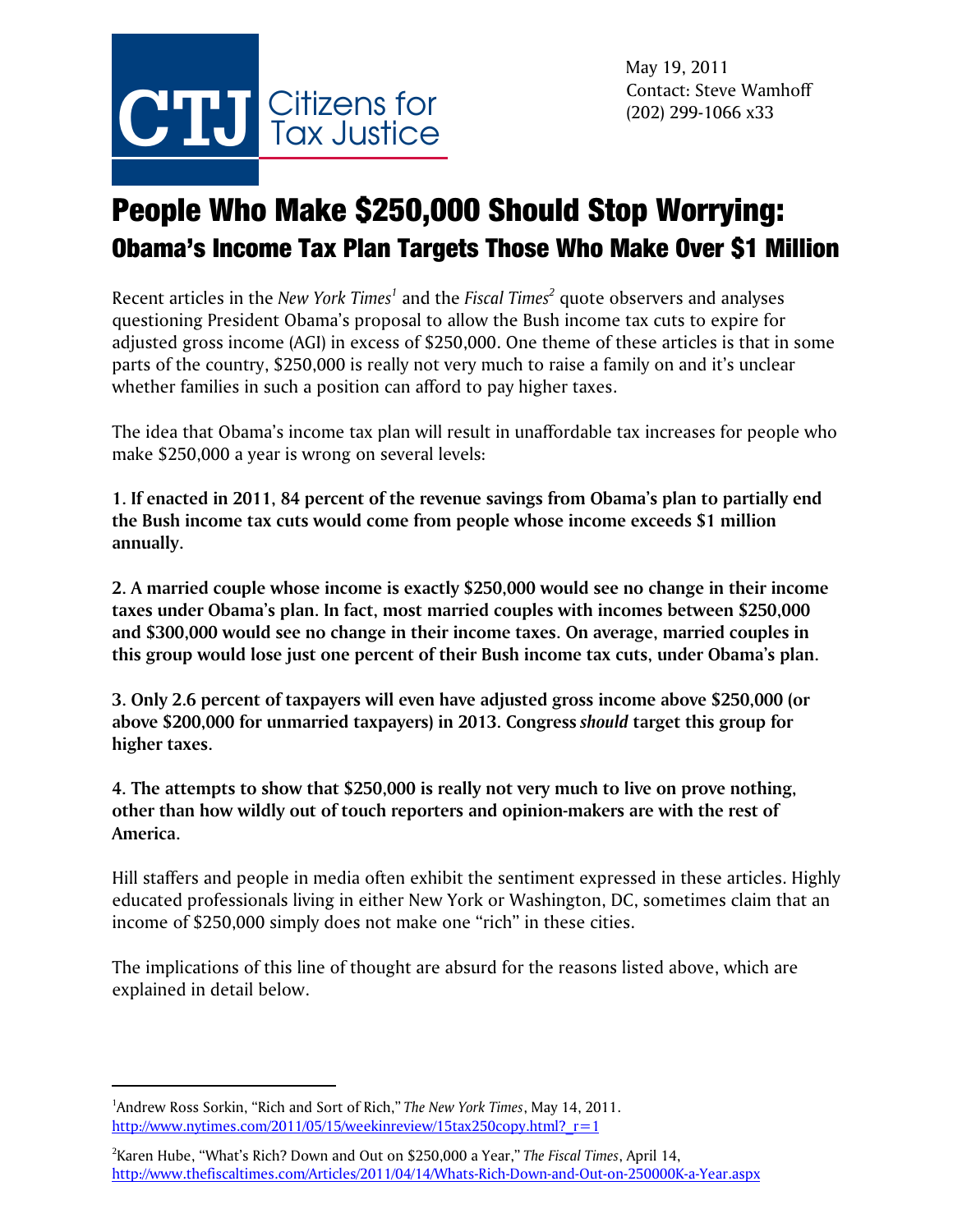#### 1. If enacted in 2011, 84 percent of the revenue savings from Obama's income tax plan would come from people who make more than \$1 million annually.

Last year, as Congress debated President Obama's proposal to allow the Bush income tax cuts to expire for incomes in excess of \$250,000 (in excess of \$200,000 for unmarried taxpayers), the Joint Committee on Taxation (JCT) released an analysis showing that 84 percent of the revenue savings from Obama's plan would come from those whose total income exceeds \$1 million.

According to JCT, in 2011, Obama's plan to extend the income tax cuts except for AGI exceeding \$250,000/\$200,000 would have cost \$202.3 billion. The Republicans' proposal to extend all the tax cuts would have cost \$238.9 billion, which is a difference of \$36.6 billion. JCT also shows that the difference in total income taxes paid by millionaires alone would be \$30.8 billion — which is 84 percent of the total difference.<sup>3</sup>

In other words, only 16 percent of the revenue savings from Obama's income tax proposal would come from taxpayers with total income below \$1 million. (The JCT figures basically use a measure of total income.)

And of course, none of the revenue-savings from Obama's income tax plan would come from taxpayers with adjusted gross income (AGI) below \$250,000 (or below \$200,000 for unmarried taxpayers.

This analysis is confined to income taxes. If we include the impact of President Obama's estate tax proposal, an even greater proportion would fall on those with incomes over \$1 million because the President proposes to exempt the first \$7 million of a married couple's estate

from the tax. The Republican proposals for the estate tax would only help those with even larger estates, who would likely have annual incomes in excess of \$1 million.

### 2. Married couples with incomes between \$250,000 and \$300,000 would lose just one percent of their Bush income tax cuts on average under Obama's plan.

Obama's plan would leave in place the Bush income tax reductions for the first \$250,000 of AGI for *all* married couples (and the first \$200,000 for *all* unmarried taxpayers).

A married couple with adjusted gross income of \$250,001 would pay higher taxes on at most one dollar, and face a tax hike of only 3

**The "\$250,000" threshold is actually a** *taxable income* **threshold of \$231,300 (in 2009 dollars). That taxable income threshold translates into \$250,000 in AGI only for couples that do not itemize deductions and have no dependent children.**

| Adjusted gross income   | \$250,000 |
|-------------------------|-----------|
| Standard deduction      | 11,400    |
| Two personal exemptions | 7.300     |
| Taxable income          | \$231,300 |

**But almost all couples at such income levels do itemize and they average about three personal exemptions. So to have taxable income above the threshold, couples would typically have to have AGI of more than \$295,000.**

| Adjusted gross income     | \$295,450 |
|---------------------------|-----------|
| ltemized deductions       | 53.200    |
| Three personal exemptions | 10,950    |
| Taxable income            | \$231,300 |
|                           |           |

 $^3$ Joint Committee on Taxation, memo from Thomas A. Barthold to John Buckley, Aruna Kalyanam and Kase Jubboori, July 30, 2010; Joint Committee on Taxation, Table #D-10-08 (replaces Table #D-10-05 in memo), August 10, 2010.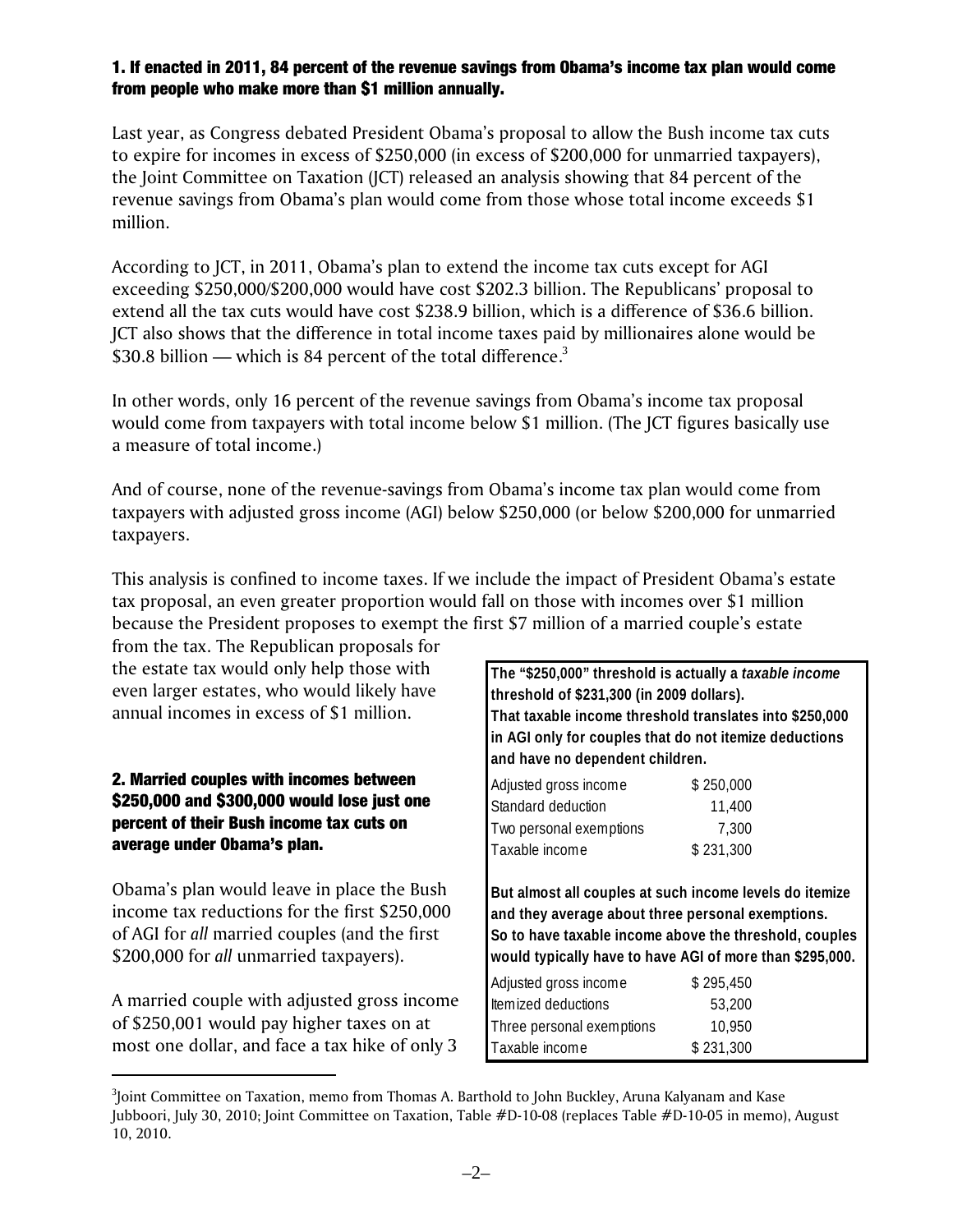cents at most. But even that tiny tax hike would be extremely rare, since almost all couples at that income level itemize deductions. Typically, couples would have to make more than \$295,000 before they lost any of their Bush income tax cuts.

A report by Citizens for Tax Justice showed that married taxpayers with incomes between \$250,000 and \$300,000 would lose just one percent of their Bush income tax cuts, on average, under President Obama's plan.4

### 3. Only the best-off 2.6 percent of taxpayers will have adjusted gross income exceeding \$250,000/\$200,000 in 2013, and Congress *should* target this group for more tax increases.

President Obama proposes to allow the Bush income tax cuts to end in 2013 for adjusted gross income in excess of the \$250,000/\$200,000 threshold, and only 2.6 of all U.S. taxpayers will be rich enough that year to lose any portion of their tax cuts under the plan. This percentage does not vary significantly by state.

Arguments that people making \$250,000 (or \$295,000) are not "rich" enough to endure a small tax increase are never connected to any coherent argument about how we should address our budget deficit.

If the best-off 2.6 percent of taxpayers cannot afford to sacrifice anything, then who can? Children on Medicaid? Elderly people on Medicare? Children in public schools? Poor families relying on WIC, food stamps or school lunches? Perhaps those concerned about the richest 2.6 percent don't offer alternatives because the alternatives are so obviously offensive.

| Percentage of Taxpayers Who Could Lose Some of The  |                                          |                      |      |  |  |
|-----------------------------------------------------|------------------------------------------|----------------------|------|--|--|
| Bush Income Tax Cuts in 2013 Under Obama's Tax Plan |                                          |                      |      |  |  |
|                                                     | (listed by state, in alphabetical order) |                      |      |  |  |
| Alabama                                             | 1.7%                                     | Montana              | 1.5% |  |  |
| Alaska                                              | 2.4%                                     | Nebraska             | 1.7% |  |  |
| Arizona                                             | 2.0%                                     | Nevada               | 2.1% |  |  |
| Arkansas                                            | 1.5%                                     | New Hampshire        | 2.8% |  |  |
| California                                          | 3.5%                                     | New Jersev           | 4.7% |  |  |
| Colorado                                            | 2.7%                                     | New Mexico           | 1.7% |  |  |
| Connecticut                                         | 4.9%                                     | New York             | 3.5% |  |  |
| Delaware                                            | 2.3%                                     | North Carolina       | 1.9% |  |  |
| District of Columbia                                | 5.8%                                     | North Dakota         | 2.0% |  |  |
| Florida                                             | 2.6%                                     | Ohio                 | 1.6% |  |  |
| Georgia                                             | 2.2%                                     | Oklahoma             | 1.7% |  |  |
| Hawaii                                              | 2.3%                                     | Oregon               | 1.9% |  |  |
| Idaho                                               | 1.5%                                     | Pennsylvania         | 2.3% |  |  |
| Illinois                                            | 3.1%                                     | Rhode Island         | 2.2% |  |  |
| Indiana                                             | 1.5%                                     | South Carolina       | 1.6% |  |  |
| lowa                                                | 1.5%                                     | South Dakota         | 1.7% |  |  |
| Kansas                                              | 2.0%                                     | Tennessee            | 1.8% |  |  |
| Kentucky                                            | 1.4%                                     | Texas                | 2.7% |  |  |
| Louisiana                                           | 2.2%                                     | Utah                 | 2.1% |  |  |
| Maine                                               | 1.7%                                     | Vermont              | 2.0% |  |  |
| Maryland                                            | 3.5%                                     | Virginia             | 3.3% |  |  |
| Massachusetts                                       | 3.9%                                     | Washington           | 2.8% |  |  |
| Michigan                                            | 1.8%                                     | West Virginia        | 1.1% |  |  |
| Minnesota                                           | 2.7%                                     | Wisconsin            | 1.7% |  |  |
| Mississippi                                         | 1.2%                                     | Wyoming              | 2.4% |  |  |
| Missouri                                            | 1.8%                                     | <b>United States</b> | 2.6% |  |  |

Source: ITEP Microsimulation Tax Model, February 2011

## 4. Attempts to show that \$250,000 is not much to live on in certain areas are absurd and beside the point.

The *New York Times* article quotes the Tax Policy Center's Roberton Williams speaking of the \$250,000 threshold. "The very round nature of it suggests that it's arbitrary," he says. "There's nothing magical about \$250,000 per year."

Of course there's some level or arbitrariness to this threshold, how could there not be? Every

<sup>4</sup> Citizens for Tax Justice, "Married Couples with Incomes Between \$250,000 and \$300,000 Would Lose Only 1% of Their Bush Tax Cuts under Obama Plan versus GOP Plan," December 3, 2010. http://www.ctj.org/pdf/obamavsgoptax.pdf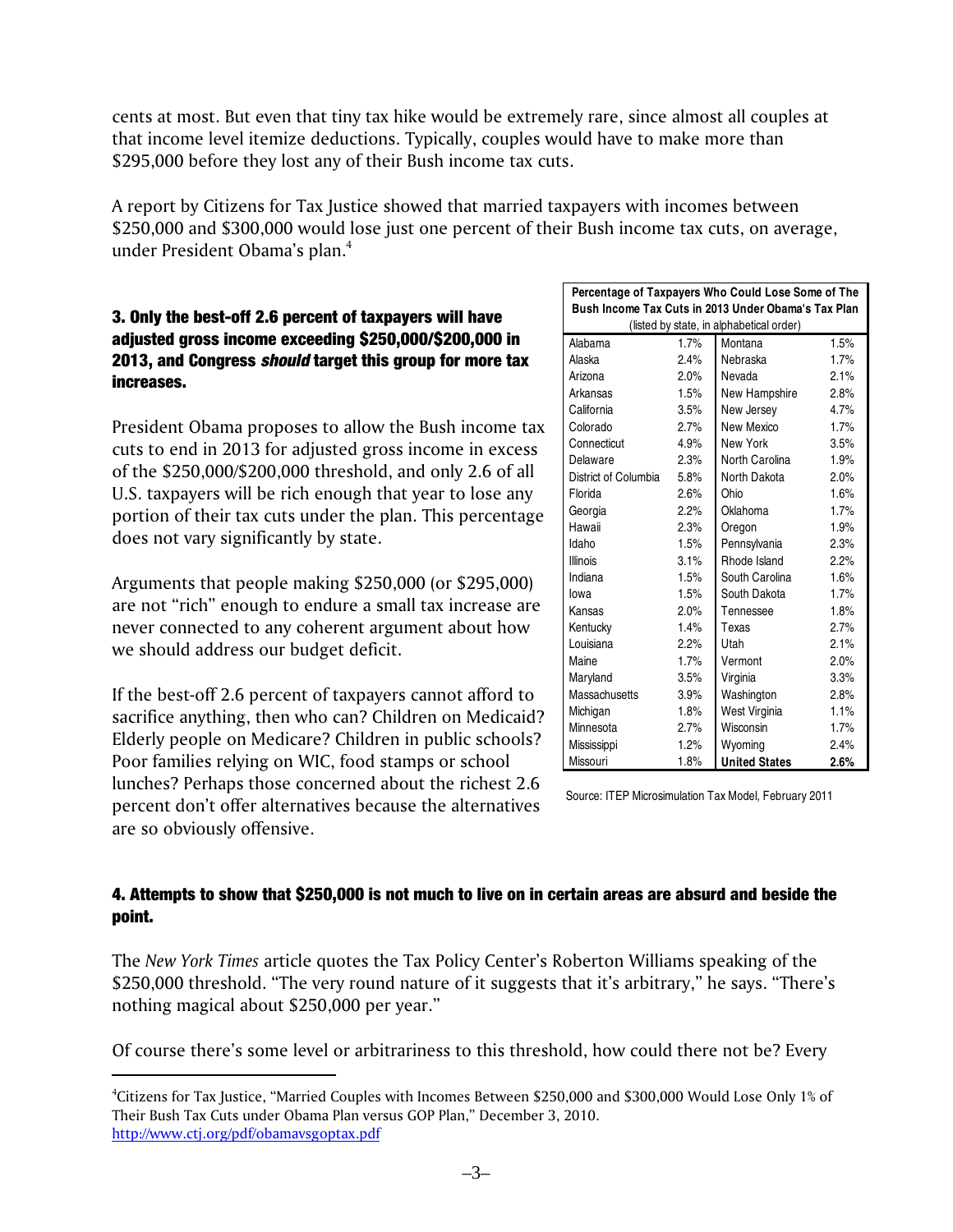threshold set by law and policy is arbitrary to some extent. Why can people legally drink when they are 21 years old, rather than 21 years, two months and six days? Why can citizens vote when they are 18 years old rather than 18 years, five months and four days old? Was some research used to determine that the ages of 21 and 18 were exactly right for these purposes? Of course not.

Then there's the *Fiscal Times*, which commissioned the accounting firm BDO to provide some examples of a family's typical expenses in well-off neighborhoods in high-cost cities. Now, you might wonder why exactly the focus should be on high-cost areas. If some portion of the bestoff 2.6 percent of taxpayers has chosen to live in high-cost areas, is that a reason to extend their Bush tax cuts?

The *Fiscal Times* explains, "To factor in varying state and local taxes, as well as drastically different costs of living, BDO placed the couple in eight different locales around the country with top-notch public school districts, using national data on spending." Anyone who has ever looked at real estate listings knows that "top-notch public school districts" translates into neighborhoods where most people cannot afford to live.

The families in the examples have so many luxuries that one can scarcely believe the conclusion that they are not rich. The mortgage payments in most examples are \$36,000 annually. That's \$3,000 a month. In each example, the family saves \$33,000 for retirement. (We recently found that the middle 20 percent of taxpayers have average incomes of \$40,700 a year — that's their entire annual income.)

In each example the family saves \$8,000 for college education — which is great for them, but let's face it, most families either will borrow to pay for college or will send their kids to more affordable state schools.

Then we are told, "Some of the expenses incurred by couples like the Joneses may seem lavish — such as \$5,000 on a house cleaner, a \$1,200 annual dry cleaning tab and \$4,000 on kids' activities. But when both parents are working, it is impossible for them to maintain the home, care for the kids and dress for their professional jobs without a big outlay."

Impossible? Is it really true that no family in America manages to get by with both parents working full time while doing the housework and laundry themselves? And since when did joining Little League cost \$4,000?

All of this must be news to millions and millions of families who *do* maintain a home and family without spending this much money.

These are the same families who can now look forward to cuts in child care funding, health care, and other public services that will be on the chopping block if tax cuts for the rich are protected.

These are the same families who are dealing with public schools that are less than "top notch" thanks to cuts in education funding. They are the same families looking forward to reduced